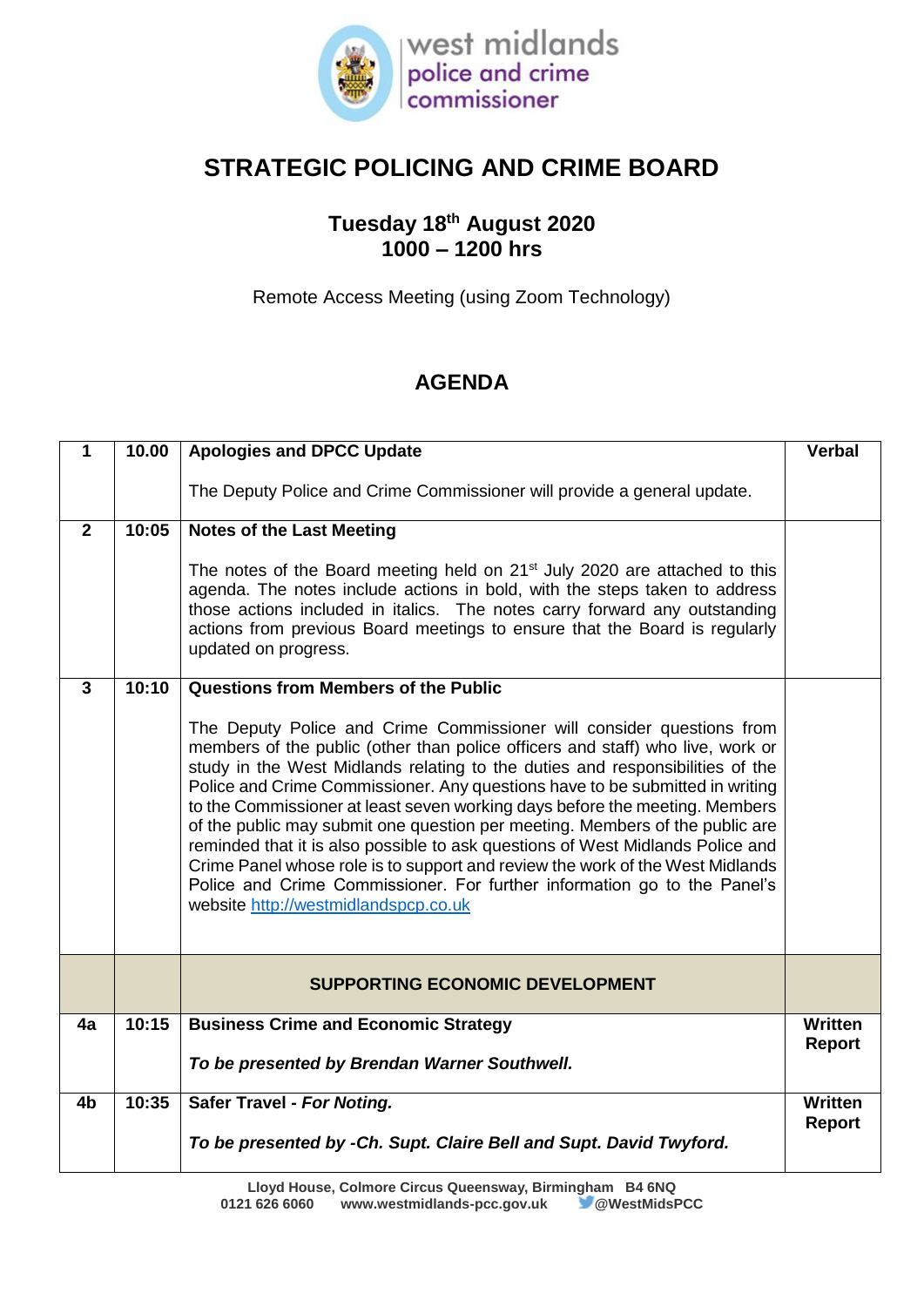|                |       | <b>EMERGENCY POLICE AND CRIME PLAN</b>                                                                                                                         |                                 |
|----------------|-------|----------------------------------------------------------------------------------------------------------------------------------------------------------------|---------------------------------|
| 5a             | 10:40 | <b>Emergency Chapter</b><br>To be presented by Jonathan Jardine/Alethea Fuller.                                                                                | <b>Written</b><br><b>Report</b> |
| 5 <sub>b</sub> | 11:00 | <b>Emergency Chapter</b><br>To be presented by ACC Jayne Meir.                                                                                                 | <b>Written</b><br><b>Report</b> |
| 5c             | 11:20 | <b>Procurement Strategy</b><br>To be presented by Director Leigh Jones.                                                                                        | <b>Written</b><br><b>Report</b> |
| 5d             | 11:40 | <b>SPCB Work Plan</b>                                                                                                                                          | <b>Written</b><br><b>Report</b> |
|                |       | <b>EMERGING ITEMS</b>                                                                                                                                          |                                 |
| 6              | 11:45 | <b>Commonwealth Games</b><br>To be presented by Ch. Supt. David Sturman.                                                                                       | <b>Written</b><br><b>Report</b> |
| $\overline{7}$ | 11.55 | <b>Chief Constable Update</b><br>The Chief Constable will give a verbal update on operational policing matters<br>which can be discussed in the public domain. | <b>Verbal</b><br>update         |
| 8              | 11.59 | Date of Next Meeting: 15th September 2020                                                                                                                      | For<br><b>Noting</b>            |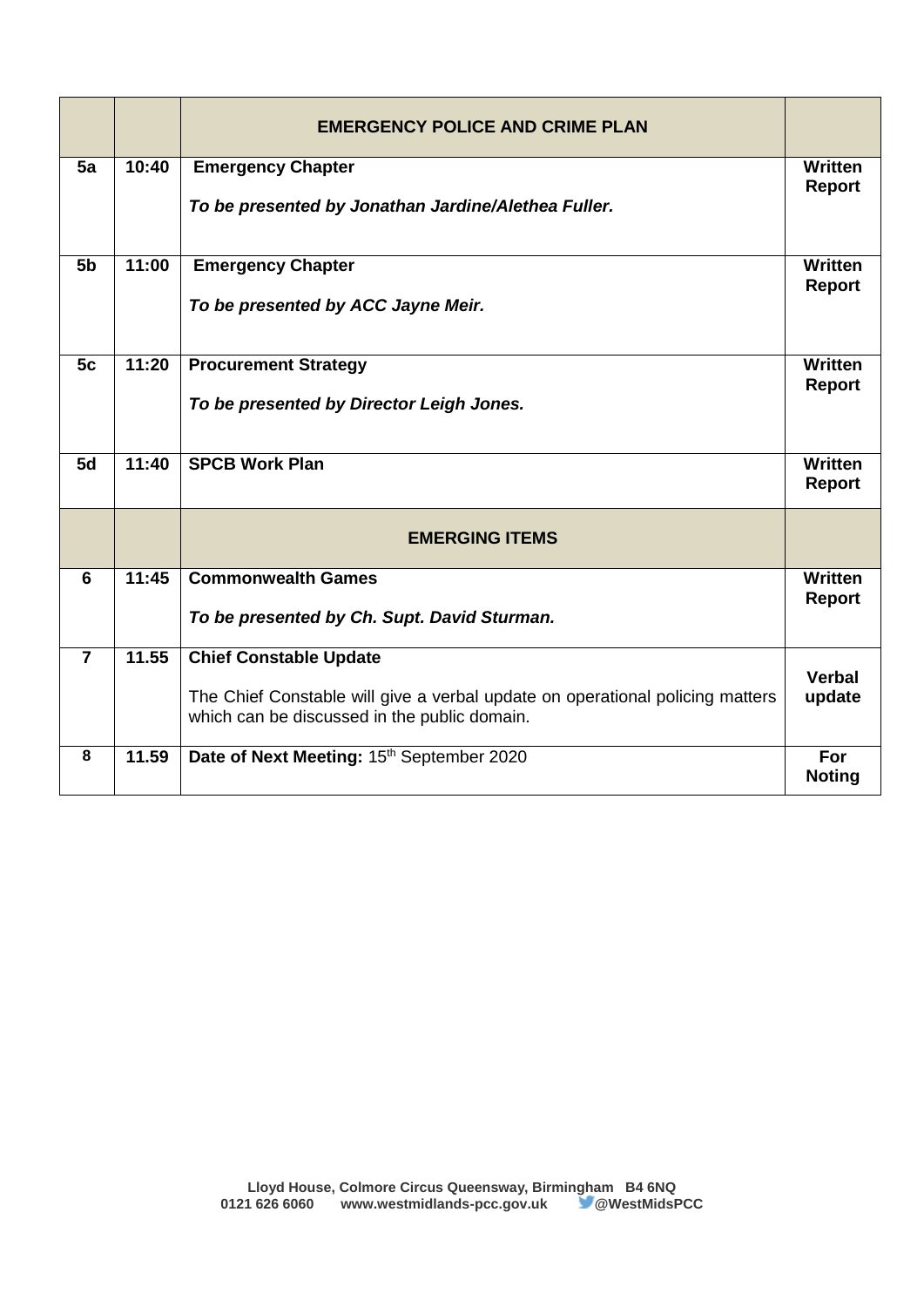

### **Strategic Policing and Crime Board Notes of Meeting Held on Tuesday 21st July 2020 10:00am – 12:00pm Remote Access Meeting (using Zoom Technology)**

### **Attendees:**

|                              | <b>Police and Crime Commissioner</b> |
|------------------------------|--------------------------------------|
|                              | <b>Board Member</b>                  |
| ÷                            | <b>Deputy Chief Executive</b>        |
| ÷                            | <b>Chief Finance Officer</b>         |
| $\mathbb{Z}^{\mathbb{Z}}$    | <b>Board Member</b>                  |
| $\mathcal{L}_{\mathrm{max}}$ | <b>Board Member</b>                  |
| ÷                            | Deputy Police and Crime Commissioner |
|                              | <b>Chief Constable</b>               |
| ÷                            | <b>Assistant Chief Constable</b>     |
| $\mathbb{R}^n$               | Victim Services Policy Manager       |
| ÷                            | <b>Victims Policy Officer</b>        |
| t                            | <b>Chair of the Audit Committee</b>  |
|                              | <b>Chief Superintendent</b>          |
|                              |                                      |

2 Observers and 1 Note Taker.

### **Please Note:**

- *1. This meeting was recorded and the entire discussion can be found here:* <https://www.youtube.com/watch?v=et9N7dynVuA>
- *2. The reports referred to throughout this meeting can be viewed here:* <https://www.westmidlands-pcc.gov.uk/archive/spcb-july-2020/>
- *3. Actions arising from the discussion during the meeting are highlighted in bold text.*

| 064/20 | Item 1: Apologies and PCC Update                                                                                                                                                                                                   |
|--------|------------------------------------------------------------------------------------------------------------------------------------------------------------------------------------------------------------------------------------|
|        | Apologies were received from:<br>• Cath HANNON - Board Member<br>Tom MCNEIL - Strategic Advisor/Board Member                                                                                                                       |
|        | The Commissioner congratulated Vanessa Jardine on her recent appointment as<br>Deputy Chief Constable in the Force.<br>The Commissioner also congratulated Danny Long and Matt Ward on their<br>appointments as ACCs in the Force. |
| 065/20 | Item 2: Notes of the Last Meeting - 16 June 2020                                                                                                                                                                                   |
|        | The notes were accepted as a correct record of the meeting.<br>$\bullet$                                                                                                                                                           |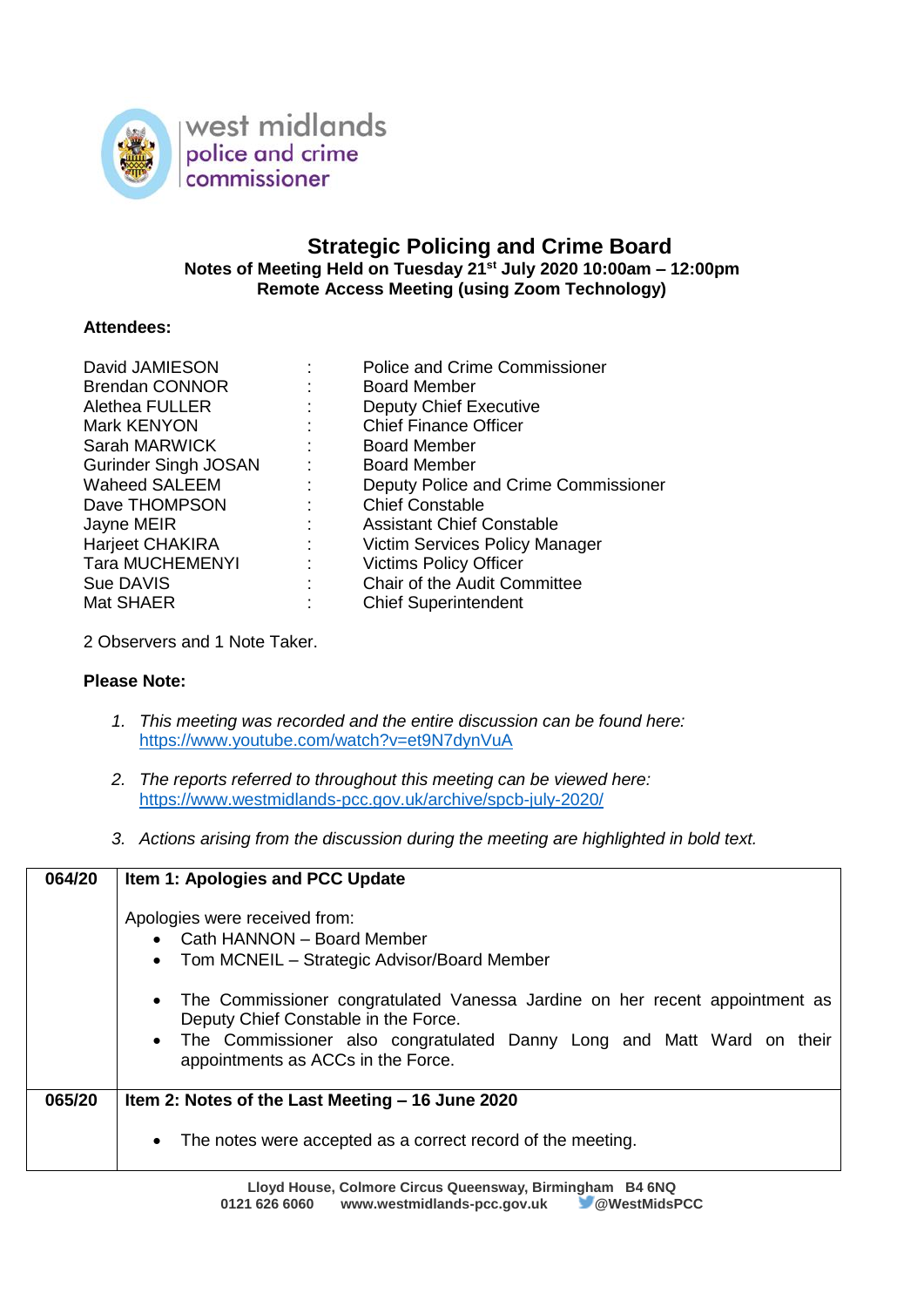| 066/20 | There was one action point from the last meeting: 057/20 Item 5 – Stop and Search and<br>$\bullet$<br>Use of Force "to confirm how West Midlands Police share the information from panels<br>and groups with the public". The Commissioner updated the Board that all of the<br>minutes from local scrutiny panels are published on the West Midlands PCC's external<br>website for the public to read and download.<br>Item 3: Questions from Members of the Public<br>There were no public questions.                                                                                                                                                                                                                                                                                                                                                                                                                                                                                                                                                                                                                                                                                                                                                                                                                                                                                                                                                                                                                                                                                                                                                                                                                                                                                                                                                                                                                                                                                                                                                                                                                                                                   |
|--------|---------------------------------------------------------------------------------------------------------------------------------------------------------------------------------------------------------------------------------------------------------------------------------------------------------------------------------------------------------------------------------------------------------------------------------------------------------------------------------------------------------------------------------------------------------------------------------------------------------------------------------------------------------------------------------------------------------------------------------------------------------------------------------------------------------------------------------------------------------------------------------------------------------------------------------------------------------------------------------------------------------------------------------------------------------------------------------------------------------------------------------------------------------------------------------------------------------------------------------------------------------------------------------------------------------------------------------------------------------------------------------------------------------------------------------------------------------------------------------------------------------------------------------------------------------------------------------------------------------------------------------------------------------------------------------------------------------------------------------------------------------------------------------------------------------------------------------------------------------------------------------------------------------------------------------------------------------------------------------------------------------------------------------------------------------------------------------------------------------------------------------------------------------------------------|
| 067/20 | Item 4: Questions from Members of the Board                                                                                                                                                                                                                                                                                                                                                                                                                                                                                                                                                                                                                                                                                                                                                                                                                                                                                                                                                                                                                                                                                                                                                                                                                                                                                                                                                                                                                                                                                                                                                                                                                                                                                                                                                                                                                                                                                                                                                                                                                                                                                                                               |
|        | There were no questions from Members of the Board.                                                                                                                                                                                                                                                                                                                                                                                                                                                                                                                                                                                                                                                                                                                                                                                                                                                                                                                                                                                                                                                                                                                                                                                                                                                                                                                                                                                                                                                                                                                                                                                                                                                                                                                                                                                                                                                                                                                                                                                                                                                                                                                        |
|        | <b>HIDDEN CRIMES</b>                                                                                                                                                                                                                                                                                                                                                                                                                                                                                                                                                                                                                                                                                                                                                                                                                                                                                                                                                                                                                                                                                                                                                                                                                                                                                                                                                                                                                                                                                                                                                                                                                                                                                                                                                                                                                                                                                                                                                                                                                                                                                                                                                      |
| 068/20 | Item 5: Public Protection Unit including work on Hidden Crimes                                                                                                                                                                                                                                                                                                                                                                                                                                                                                                                                                                                                                                                                                                                                                                                                                                                                                                                                                                                                                                                                                                                                                                                                                                                                                                                                                                                                                                                                                                                                                                                                                                                                                                                                                                                                                                                                                                                                                                                                                                                                                                            |
|        | This report was presented and summarised by Chief Superintendent Mat Shaer, and the<br>following points were discussed:                                                                                                                                                                                                                                                                                                                                                                                                                                                                                                                                                                                                                                                                                                                                                                                                                                                                                                                                                                                                                                                                                                                                                                                                                                                                                                                                                                                                                                                                                                                                                                                                                                                                                                                                                                                                                                                                                                                                                                                                                                                   |
|        | Hate Crime is a significant focus and priority for the Force under its vulnerability<br>٠<br>workstream.<br>Sustained improvement has been achieved in the Forces understanding and response<br>٠<br>to Hate Crime but there is always progress to be made.<br>Improvements have been made to accessibility for victims and witnesses of hate crime.<br>The Force have developed intelligence and analysis of hate crime which is used across<br>the neighbourhood policing function to influence intervention and prevention<br>approaches.<br>Since the Covid outbreak there has been an increased level of reporting of hate crimes<br>in the region that is in line with national levels.<br>The Force continues to expand hate crime network of key stakeholders and partners<br>ensuring there is a sharing of learning and good practice.<br>Local dip sampling is now in place as the Force seek to reassure that the level of service<br>that victims receive is satisfactory.<br>There is a good practice scheme with the CPS dip sampling some of the investigative<br>outcomes and feeding back which will help shape the Force's approach to investigative<br>work around Hate Crime going forward.<br>Good innovative work is taking place such as the 'Stand By Me' hate crime intervention<br>programme which West Midlands Police will be the first Force in the country to roll out<br>Force wide.<br>Some third party reporting centres such as libraries were not accessible during<br>٠<br>lockdown, but community spaces and protected characteristic umbrella groups were<br>available.<br>Engagement with third party reporting centres took place where possible and those that<br>were not able to open were still able to report using technology available to them.<br>Data is not requested by the Force from third party reporting centres as it was agreed<br>$\bullet$<br>to be a big ask of voluntary organisations carrying out the work. This means that the<br>Force is unable to trace which the origin of the reported incident.<br>The Far Right has been a driver in hate crime volume increasing which is an area of<br>concern. |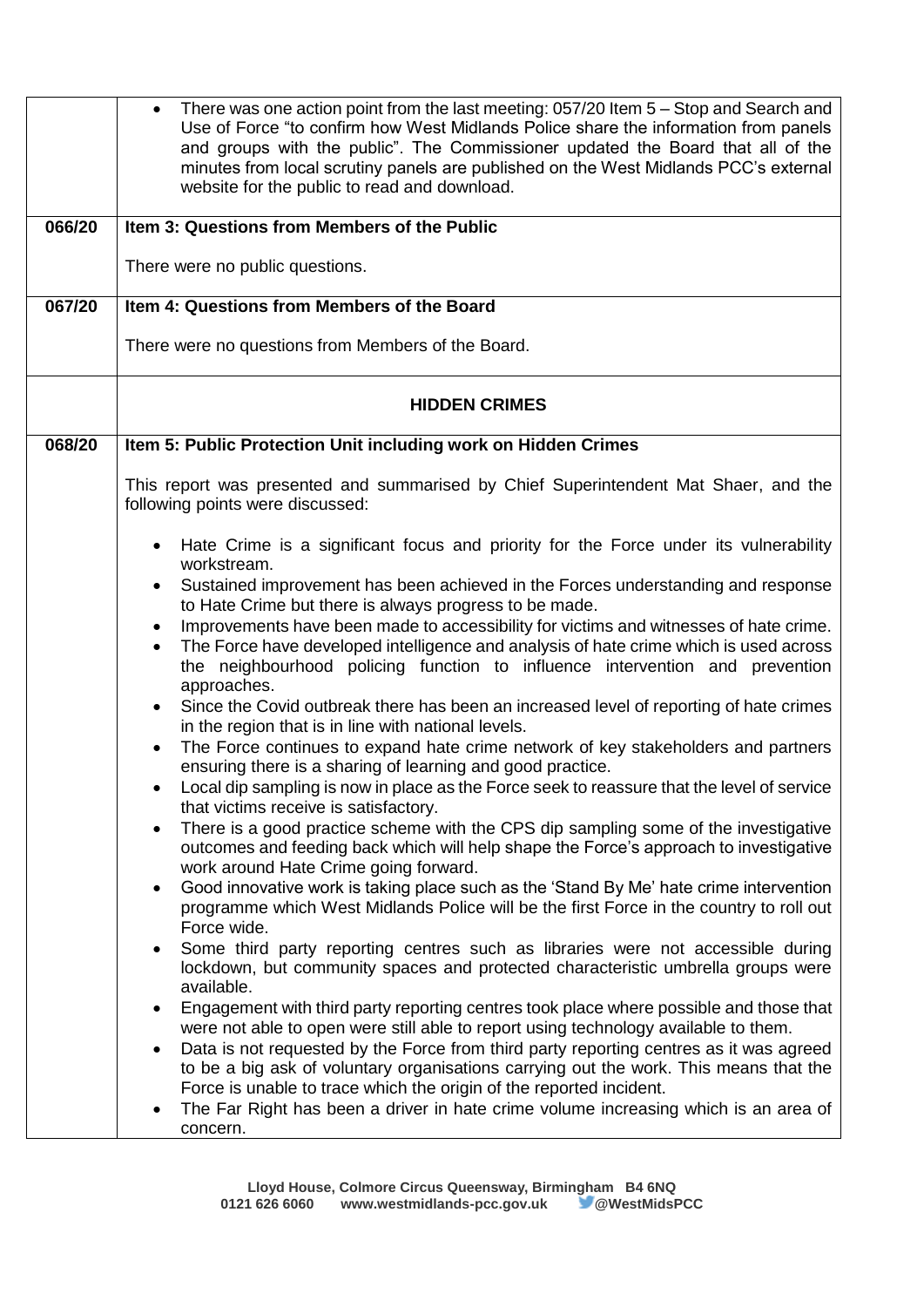|        | A piece of work is being developed with through the Force's Contest board mapping<br>hate crime hotspot areas across the understanding of Counter Terrorism work where<br>there is an overlap.<br>During the last 12 months there has been a sustained spike in homophobic hate crime,<br>which is of concern.<br>Progress around engagement with the disabled and transgender communities to<br>$\bullet$<br>reassure and give confidence to report incidents of hate crime is a key target.<br>The Deputy Police & Crime Commissioner shared his support for the Chinese<br>community of the West Midlands following the increase in hate crime aimed towards<br>them in the wake of the Covid outbreak. |
|--------|------------------------------------------------------------------------------------------------------------------------------------------------------------------------------------------------------------------------------------------------------------------------------------------------------------------------------------------------------------------------------------------------------------------------------------------------------------------------------------------------------------------------------------------------------------------------------------------------------------------------------------------------------------------------------------------------------------|
|        | Action: Intel analysis report on Hate Crime victim and perpetrator profiles to be shared<br>post meeting.                                                                                                                                                                                                                                                                                                                                                                                                                                                                                                                                                                                                  |
| 069/20 | Item 6: Hate Crime Symposium                                                                                                                                                                                                                                                                                                                                                                                                                                                                                                                                                                                                                                                                               |
|        | This report was presented and summarised by Harjeet Chakira and Tara Muchemenyi, and the<br>following points were discussed:                                                                                                                                                                                                                                                                                                                                                                                                                                                                                                                                                                               |
|        | A piece of research was commissioned in 2017 to map what support services were<br>available at the time. This report identified that the victim's services landscape is quite<br>patchy and that there are services available but they are ad hoc.                                                                                                                                                                                                                                                                                                                                                                                                                                                         |
|        | Victim Support are the main service provider in the area and other support is mainly<br>available via identity based organisations who work with communities on particular<br>protected characteristics such as LGBT Birmingham where this support is given as a<br>default following the victim approaching the organisation.                                                                                                                                                                                                                                                                                                                                                                             |
|        | Early in 2020 the OPCC ring-fenced £50,000 funding for providers of hate crime<br>$\bullet$<br>services but only Remedi's hate crime service were successful in this round of funding.<br>This experience backed up the 2017 report and influenced the thinking behind hosting<br>$\bullet$<br>the Symposium to invite partners to assess and work on scoping what services are<br>available to support victims of hate crime.                                                                                                                                                                                                                                                                             |
|        | The Hate Crime Symposium was held virtually on June 10 <sup>th</sup> . Local Authorities were<br>$\bullet$<br>consulted in advance to find out what their objectives were and what support services<br>were available.                                                                                                                                                                                                                                                                                                                                                                                                                                                                                     |
|        | Attendees on the day included voluntary sector representatives, CPS faith leads, local<br>councillors, local university representatives and West Midlands Police officers.                                                                                                                                                                                                                                                                                                                                                                                                                                                                                                                                 |
|        | The key issues raised on the day were that there is currently limited support services<br>for victims within the West Midlands; there is a need to establish safe communities for<br>victims of hate crime and a need to increase awareness raising which has been passed<br>onto the Ministry of Justice.                                                                                                                                                                                                                                                                                                                                                                                                 |
|        | It was also commented that there needs to be a better multi agency response to Hate<br>Crime, the example was given that Housing Associations deal with Hate Crime as Anti-<br>Social Behaviour which organisations present feel the service needs to be more specific<br>because of the complexities associated with hate crime.                                                                                                                                                                                                                                                                                                                                                                          |
|        | There was some misunderstanding with regards to third party reporting centres on the<br>day, victims highlighted that once reporting through the service they didn't understand<br>what the next step in the process should be so it was agreed that this should be made<br>clearer to victims.                                                                                                                                                                                                                                                                                                                                                                                                            |
|        | Following the Symposium a working group will start meeting from next week. Attendees<br>٠<br>at the Symposium will be present and be part of the subsequent sub groups which will<br>help address specific hate crime issues.                                                                                                                                                                                                                                                                                                                                                                                                                                                                              |
|        | There wasn't much representation from the LGBT community or disability groups on<br>the day of the event but they have been invited to be a part of the working group to                                                                                                                                                                                                                                                                                                                                                                                                                                                                                                                                   |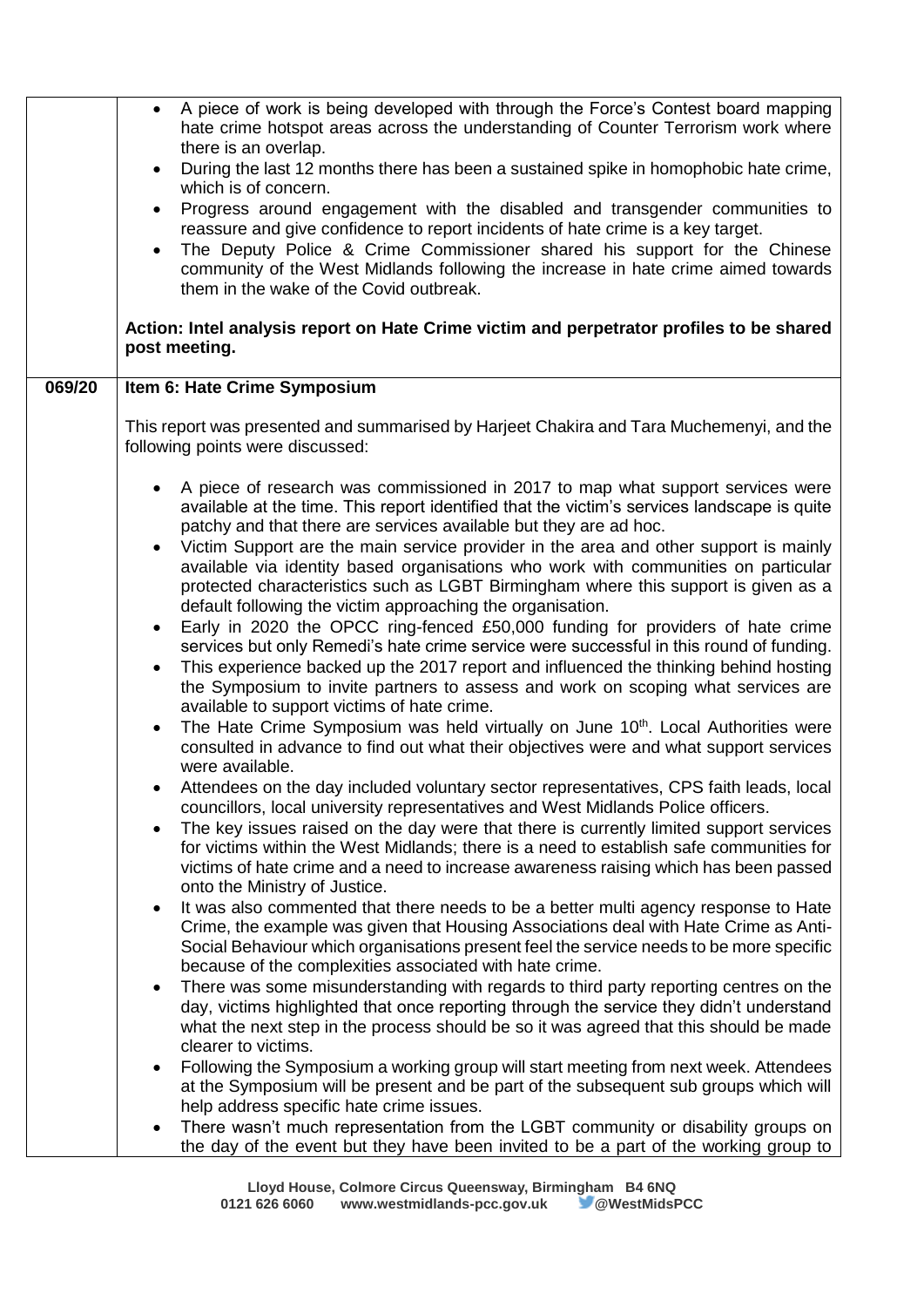|        | ensure their voices are included in discussions in order to co-ordinate a community                                                                                                                                                                                                                                                                                                                                                                                                                                                          |
|--------|----------------------------------------------------------------------------------------------------------------------------------------------------------------------------------------------------------------------------------------------------------------------------------------------------------------------------------------------------------------------------------------------------------------------------------------------------------------------------------------------------------------------------------------------|
|        | response.                                                                                                                                                                                                                                                                                                                                                                                                                                                                                                                                    |
|        |                                                                                                                                                                                                                                                                                                                                                                                                                                                                                                                                              |
|        | <b>EMERGENCY POLICE AND CRIME PLAN</b>                                                                                                                                                                                                                                                                                                                                                                                                                                                                                                       |
| 070/20 | Item 7: External Grants to Organisations                                                                                                                                                                                                                                                                                                                                                                                                                                                                                                     |
|        | This report was presented and summarised by Mark Kenyon, and the following points were<br>discussed:                                                                                                                                                                                                                                                                                                                                                                                                                                         |
|        | In the previous financial year the OPCC managed approximately £18.5 million worth of<br>grants which is an increase on the previous year. This increase is mainly because of<br>the introduction of the Violence Reduction Unit during the financial year.<br>Important to note that these grant schemes are funded through different types of<br>funding. The Victims Fund, Early Intervention Youth Fund and the VRU are funded by<br>grants from Central Government which means the OPCC has to comply with specific<br>grant guidelines. |
|        | A lot of the funded projects do not start at the beginning of the financial year which<br>means they are phased over a number of years and don't fit neatly into financial years<br>in terms of expenditure.                                                                                                                                                                                                                                                                                                                                 |
|        | The funded projects are monitored on certain criteria to deliver specific outcomes and<br>٠<br>only if these outcomes are met are the projects paid.<br>In the new financial year, half of the Active Citizens Fund has been refocussed towards                                                                                                                                                                                                                                                                                              |
|        | smaller community groups working with people during the Covid 19 outbreak. This<br>Community Initiative Fund is in place to help with the impact of Covid. More detail on<br>the supported projects will be provided to the Board at a later meeting when an update<br>is given on the Active Citizens Fund.                                                                                                                                                                                                                                 |
|        | 32 organisations were supported through the Community Initiatives Fund across the<br>$\bullet$<br>West Midlands totalling over £100,000. A second round of funding has just been opened<br>and a further £100,000 is available to community organisations helping with the<br>recovery progress.                                                                                                                                                                                                                                             |
| 071/20 | Item 8: Joint Audit Committee Annual Report                                                                                                                                                                                                                                                                                                                                                                                                                                                                                                  |
|        | This report was presented and summarised by Sue Davis, and the following points were<br>discussed:                                                                                                                                                                                                                                                                                                                                                                                                                                           |
|        | Thanks were given to the Commissioner and Chief Constable for their swift response<br>$\bullet$<br>in the change of membership of the Committee as 3 members left and one was absent<br>for a lengthy period.                                                                                                                                                                                                                                                                                                                                |
|        | Since the report was sent out the Committee's independent member Richard Hollands<br>٠<br>has been appointed as the Vice Chair of the Committee.                                                                                                                                                                                                                                                                                                                                                                                             |
|        | There were some limited assurance opinions from Internal Audit which Sue believes<br>$\bullet$<br>reflects that the right priorities are being looked at.                                                                                                                                                                                                                                                                                                                                                                                    |
|        | The work of both internal and external audit has been affected with lockdown so an<br>$\bullet$<br>amended workplan will be put in place as the capacity to be out on the front line has<br>decreased.                                                                                                                                                                                                                                                                                                                                       |
|        | The External Audit report should have arrived by now but has been delayed due to<br>lockdown.<br>The Chief Constable thanked Sue and the Committee for the work they have done.                                                                                                                                                                                                                                                                                                                                                              |
| 072/20 | Item 9: Emergency Chapter - by Exception and also Organisational Recovery,                                                                                                                                                                                                                                                                                                                                                                                                                                                                   |
|        | and Force's assessment of the short and longer term crime patterns as                                                                                                                                                                                                                                                                                                                                                                                                                                                                        |
|        | Lloyd House, Colmore Circus Queensway, Birmingham B4 6NQ                                                                                                                                                                                                                                                                                                                                                                                                                                                                                     |
|        | 0121 626 6060<br>www.westmidlands-pcc.gov.uk<br>@WestMidsPCC                                                                                                                                                                                                                                                                                                                                                                                                                                                                                 |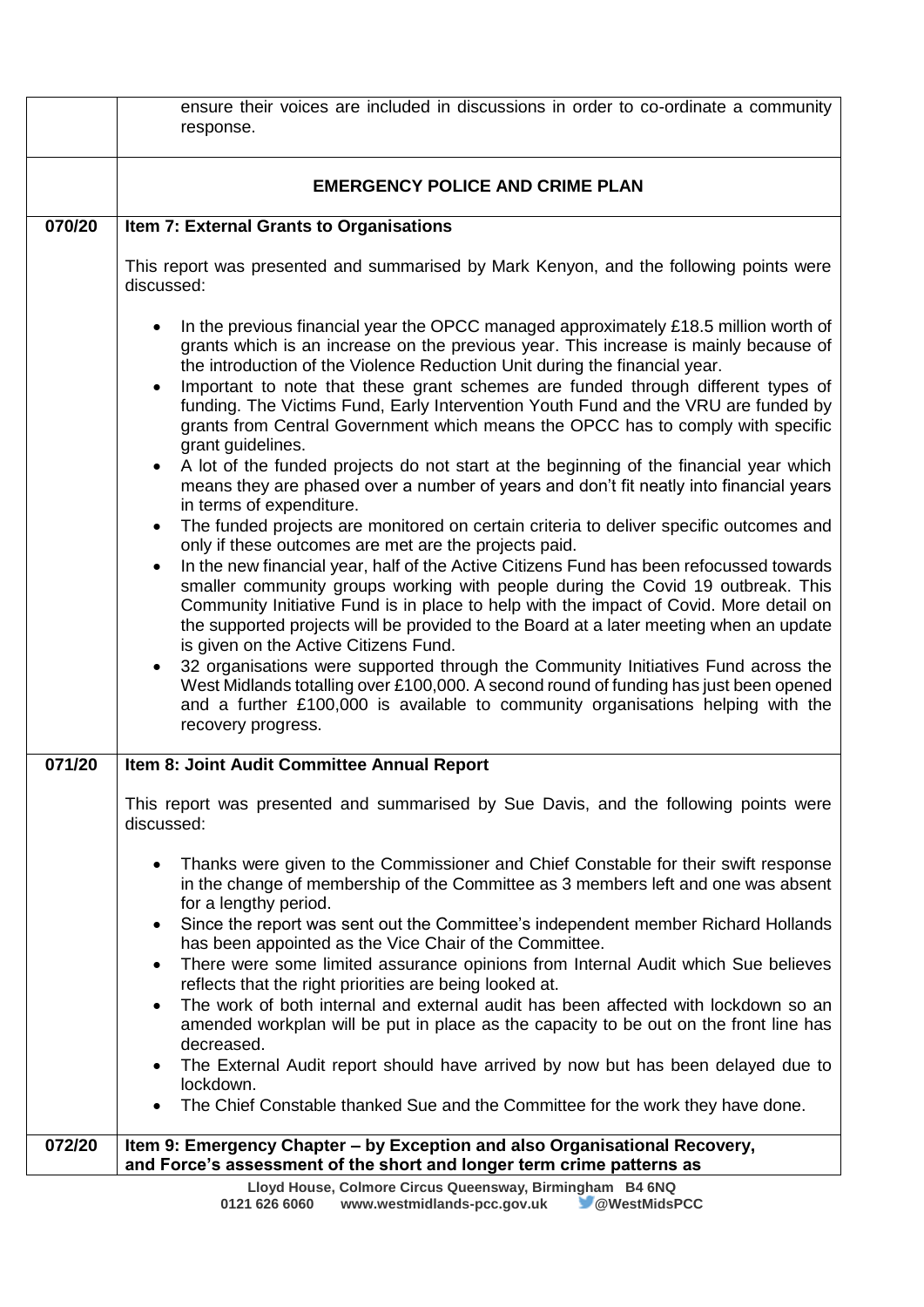| discussed:     | This report was presented and summarised by ACC Jayne Meir, and the following points were                                                                                                                                                                                                                                                                                                                                                                                                   |
|----------------|---------------------------------------------------------------------------------------------------------------------------------------------------------------------------------------------------------------------------------------------------------------------------------------------------------------------------------------------------------------------------------------------------------------------------------------------------------------------------------------------|
|                | West Midlands Police continues to coordinate the response to the pandemic through a<br>strategic co-ordination group which is chaired by ACC Meir. There is also a West<br>Midlands Regional Recovery co-ordination group which is set up through the West<br>Midlands Combined Authority.                                                                                                                                                                                                  |
| $\bullet$      | The response phase, which the strategic co-ordination group coordinates, is expected<br>to stand down in the next couple of weeks. This is due to Local Authorities being able<br>to manage local outbreaks and having devolved responsibilities in regards to these<br>plans.                                                                                                                                                                                                              |
|                | The Force is currently preparing for the mandatory use of mandatory face coverings in<br>shops and how they work with Local Authorities in relation to the new powers they have<br>been provided with.                                                                                                                                                                                                                                                                                      |
| $\bullet$      | Other than face coverings on public transport and in shops the main area the main<br>powers the police have to enforce is with regards to gatherings of more than 30 people<br>which is still policed using the 4 E approach - Engage, Educate, Encourage and<br>Enforce.                                                                                                                                                                                                                   |
| $\bullet$      | There were significant reductions in all crime types at the start of lockdown which was<br>understandable however this has slowly risen back to normal levels and there have<br>been significant increases in Domestic Abuse and in relation to hate crime. The<br>increases have been experienced nationally although the increase in Domestic Abuse<br>in the region is particularly high and is something the Force is looking to investigate<br>further to understand why.              |
| $\bullet$      | Violence in public places involving those under the age of 25 is also increasing, this is<br>also predicted to continue over the summer with young people out of education and<br>restrictions around holiday activities.                                                                                                                                                                                                                                                                   |
| ٠              | There is an anticipation that there will be an increase in child abuse reporting in<br>September as schools re-open.                                                                                                                                                                                                                                                                                                                                                                        |
| ٠              | The reopening of the night time economy and hospitality industry was policed with few<br>incidents. Any future demands on the Force will depend on the restrictions in place.                                                                                                                                                                                                                                                                                                               |
| $\bullet$      | Unemployment in the area will increase deprivation in the area and this will increase<br>demand on West Midlands Police but it is difficult to say at this time when this increase<br>will happen and how it will manifest.                                                                                                                                                                                                                                                                 |
|                | The Force is looking to maintain some of the innovative ways of working that have been<br>developed through the lockdown period such as being able to remain in contact with<br>communities through the pandemic through the use of technology.                                                                                                                                                                                                                                             |
| $\bullet$      | The Force IT department has supported with the roll out of 1300 laptops to ensure that<br>the Force supports the people of the West Midlands with staff working agilely.                                                                                                                                                                                                                                                                                                                    |
| ٠              | Significant levels of PPE have been procured $-$ over 1.5 million items $-$ in support of<br>officers working on the front line in the region.                                                                                                                                                                                                                                                                                                                                              |
| ٠<br>$\bullet$ | To date, 759 members of staff have been tested for Coronavirus with 45 positive results.<br>Approximately £5.6 million has been spent in response to the crisis, a sizeable amount<br>of this has been on PPE. Further funding is anticipated from Government but no details<br>are available as yet on how this may be reimbursed to the Force.                                                                                                                                            |
| $\bullet$      | There is no data currently available that shows those children not currently in education<br>through lockdown are more vulnerable to crime. There are a few incidents that have<br>taken place lately that are being investigated in relation to children falling from windows<br>in Birmingham to discover whether these are anomalies or whether they are related to<br>parental fatigue or perhaps due to unsafe surrounding though it is currently too soon to<br>draw any conclusions. |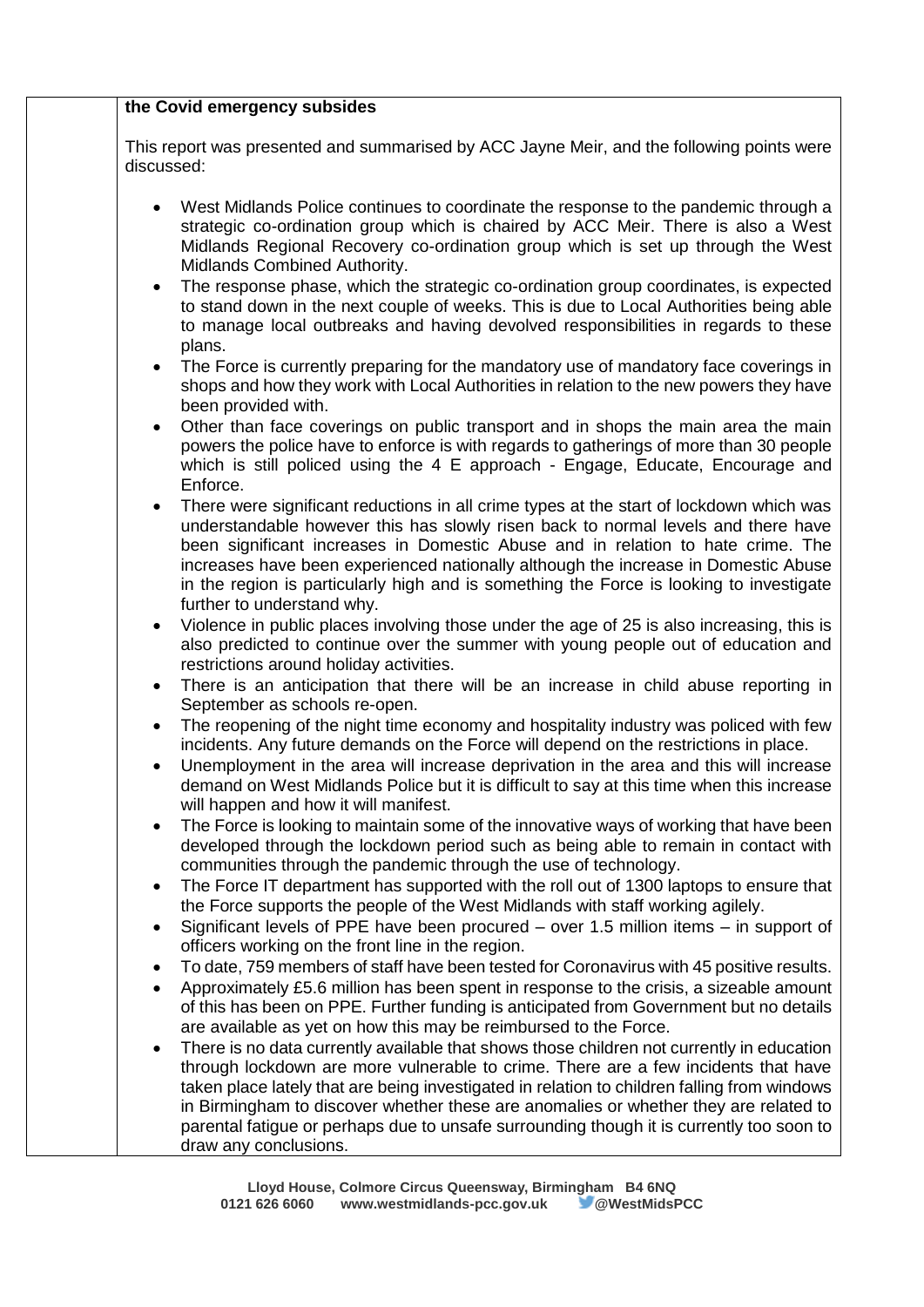|        | Guidance is awaited from the National Police Chiefs Council on how face coverings are<br>to be policed in the retail sector though learning can be taken from how it has worked                                                                                                                                                                                                                              |
|--------|--------------------------------------------------------------------------------------------------------------------------------------------------------------------------------------------------------------------------------------------------------------------------------------------------------------------------------------------------------------------------------------------------------------|
|        | on public transport. Retailers will be expected to be ensure that those entering premises<br>comply with guidelines and that face coverings are worn. West Midlands Police's role<br>will be to support retailers should any tensions arise. A particular challenge in this<br>scenario will be in relation to those using face coverings to mask their identity to commit                                   |
|        | crimes.                                                                                                                                                                                                                                                                                                                                                                                                      |
|        | The correct docking point between the Police and Government in relation is in place<br>with the NPCC, it is important that the police are consulted in matters such as the<br>reopening of licensed premises as the policy develops.                                                                                                                                                                         |
|        | Conversations are ongoing with Local Authorities in relation to new lockdown powers<br>in relation to public outdoor spaces to monitor expectations on what enforcement levels<br>would be. The lockdown in Leicester has caused some community tensions in how it<br>came about so it is important this is approached sensitively.                                                                          |
|        | During lockdown there have been over 2800 directions to leave with which many<br>members of the public will comply, often largely groups of young people have had to be<br>dealt with using enforcement powers though this has only been on a small number of                                                                                                                                                |
|        | occasions. The level of disproportionality is recognised in relation to Asian and Black<br>people and also directed more at the young. The Force is working hard to understand<br>these figures and ensure that officers are using their powers appropriately.                                                                                                                                               |
|        | Through lockdown it is clear that members of the public have preferred dealing with<br>incidents online rather than having officers attending their homes. Learning from the<br>lockdown period will be taken forward and anything more than subtle changes to the<br>way in which things are done will be communicated to communities and community<br>groups so they were aware of changes to the service. |
|        | West Midlands Police is one of the Forces that underwrote national procurement and<br>the Force may soon have to get into the position to look at internal cross charging if the<br>Government reimbursement decision is further delayed.                                                                                                                                                                    |
|        | It was noted that Domestic Abuse and Hate Crime are running at record levels and that<br>this is partly due to recent campaigns to encourage people to report incidents but does<br>highlight the levels of offending in those areas.                                                                                                                                                                        |
|        | As the furlough scheme ends there is a concern that levels of unemployment may result<br>in higher levels of crime than usual placing pressure on the police. The OPCC is working<br>with the Combined Authority and the Mayor to understand the social implications of<br>unemployment.                                                                                                                     |
| 073/20 | Item 10: Chief Constable Update                                                                                                                                                                                                                                                                                                                                                                              |
|        | HMIC's report on Roads Policing and Road Safety was released last week and the West<br>Midlands was shown to be truly outstanding. The Force is looking to build on this good<br>work around road safety and focus on nuisance vehicles. The Commissioner                                                                                                                                                    |
|        | congratulated the Chief Constable and the Force on their work in this area.<br>From the Annual Crime Data report it can be seen that areas in the police and crime<br>٠                                                                                                                                                                                                                                      |
|        | plan have been a primary focus, specifically targeting volume crime and acquisitive<br>crimes. Successful outcomes rates have increased in the West Midlands this year. The<br>figures around crimes involving vulnerable people echo the work being done by the<br>Force in these areas.                                                                                                                    |
|        | Work will soon be taking place on the Force Management Statement which will show<br>that the Force deals with a considerable amount of missing people per day than<br>incidents of burglary.                                                                                                                                                                                                                 |
|        | A 2.5% pay rise has been announced for officers but it is not yet known whether the<br>$\bullet$<br>Government will fund this pay rise. It is expected that the money for new recruits from<br>the Government will take into consideration the pay rise.                                                                                                                                                     |